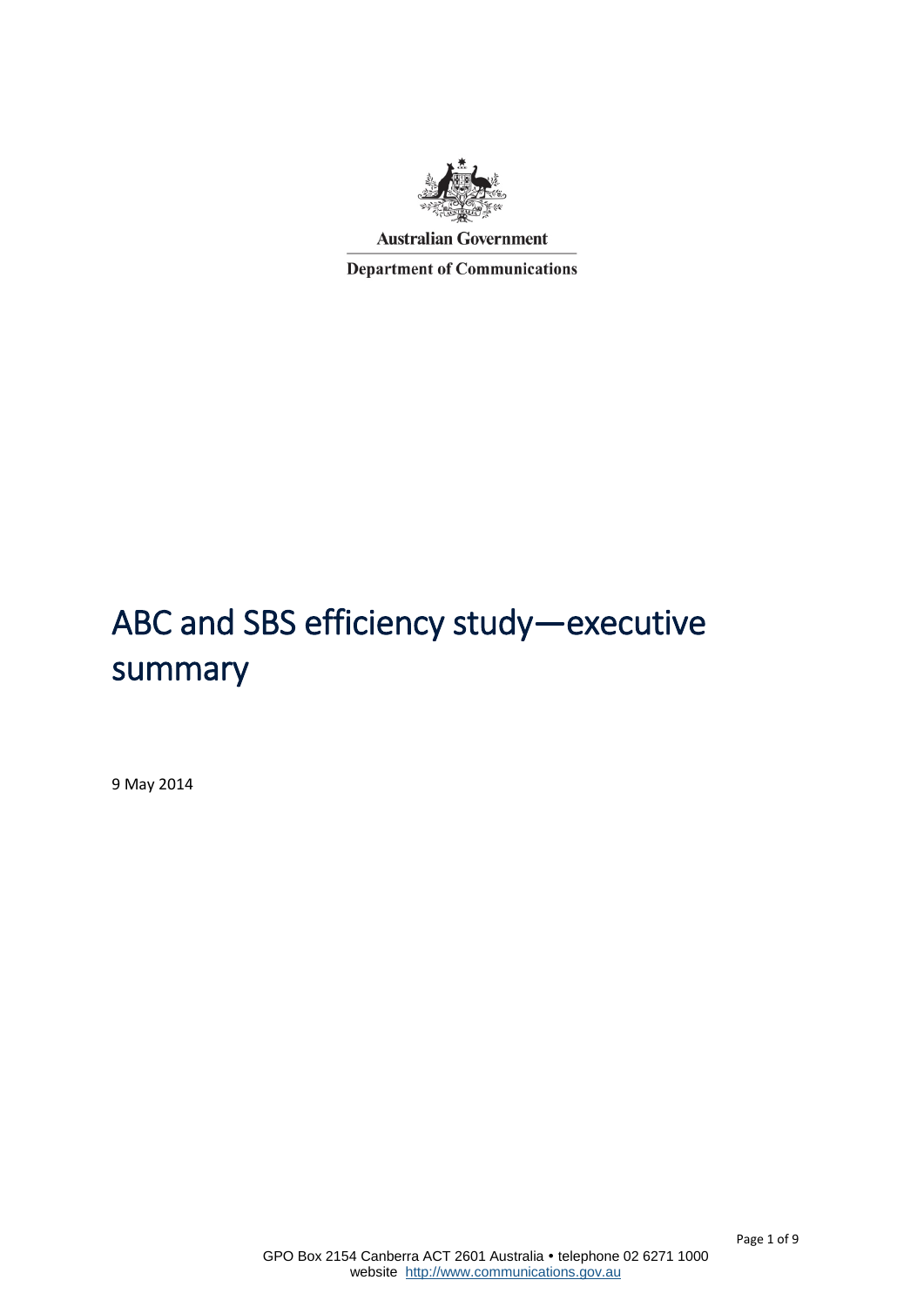

**Department of Communications** 

# ABC and SBS efficiency study—executive summary

Australia's national broadcasters—the ABC and SBS—are a vitally important part of community and national life. Each are diverse organisations that supply a more extensive range of services than any single commercial television or radio broadcaster in Australia. Together they receive around \$1.4 billion per annum from government sources and they achieve very substantial outputs with these resources, as evidenced by the level of respect and trust the Australian community holds in them.

However, there is an ongoing imperative on the broadcasters—as with all government agencies and authorities—to use these resources as efficiently as possible with the flexibility to respond to audience demands and technology changes.

With this in mind, the Minister for Communications, the Hon Malcolm Turnbull MP, requested that the Department undertake a study into the efficiency of the operations of the ABC and SBS. Announced in January 2014, the study was to examine costs for the day-to-day operations that deliver ABC and SBS programs, products and services, and propose options to increase efficiency.

Programming decisions by the broadcasters or resource allocation to different programs and services such as local radio or online services—were not within the scope of the study. The study's job was to provide advice to the Minister, the ABC and the SBS on where operational efficiency could be achieved. Improving operational efficiency may make current resources more productive so that they can be used to support programming or other services.

The Department was assisted in the study by Mr Peter Lewis, ex-Chief Financial Officer of Seven West Media and staff seconded from the ABC and SBS. The Department acknowledges the support and input of the ABC and SBS in the study which could not have been undertaken without the full cooperation of the broadcasters.

For the purposes of the study a broad definition of efficiency has been adopted, encompassing the traditional definition of increased output for a given level of input, but also including options that may increase revenue generation or create more flexibility in the cost base of the broadcasters. A reduction in the duplication of service delivery is not considered a reduction in services when a service is provided on multiple platforms.

In the time available, the study has not been able to form a definitive view on every aspect of the broadcasters' operations. However, it has identified a wide range of potential efficiencies for both broadcasters. The study focuses on tactical elements of achieving efficiencies rather than a more in-depth structural and strategic review but does point toward a range of areas for further exploration by the broadcasters where future additional efficiencies may be able to be made.

Importantly, the study recognises throughout that identified efficiencies will vary in their achievability and risk. Many efficiencies involve implementation costs with savings being realised over time. Wherever possible, the study has attempted to identify these implementation costs. The study also recognises that, while taking action on most of the identified efficiencies is solely a matter for the broadcasters' boards and management, a small number are dependent on changes to government policy or legislation. These are identified in the report. In keeping with the study's Terms of Reference, no changes to the Charters of the broadcasters have been considered or are proposed.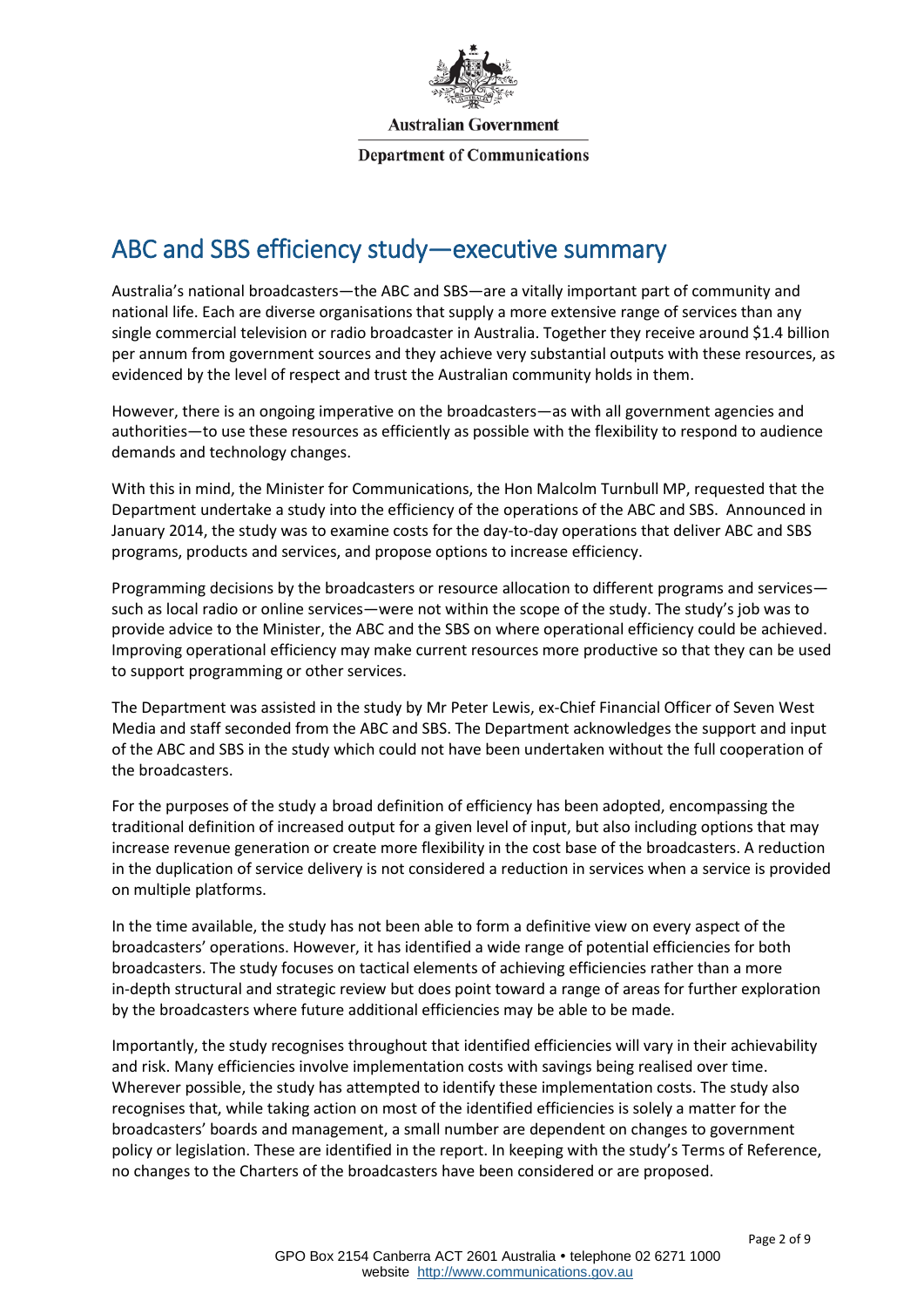

#### **Department of Communications**

The study found that the broadcasters are already active on a number of fronts in looking for efficiencies. The efficiencies and other comments in this report are offered to help the boards and management of the organisations expand on these activities and provide a 'view from the outside' on possible improvements to the broadcasters' operations.

The Department is also separately analysing current and future costs of transmission services of the ABC and SBS, which currently make up around 20 per cent of the total annual funding from government.

The ABC and SBS are comprehensive national broadcasters. The study includes a brief overview of the national broadcasters, including the range of services provided, level of funding received, current cost base, the audiences that watch, listen and download these services and how audience demands may be changing over time.

Audience demand appears to be shifting away from the linear experience of the past towards a preference for on demand content accessed through multiple devices. While the traditional broadcast model is proving more robust than some predicted, the national broadcasters are likely to face pressure to make their content available on a wider range of devices and to plan for content to be increasingly provided to consumers on demand. The challenge for national broadcasters is to rebalance their resources to adjust to these pressures whilst continuing to meet expectations of providing traditional services.

# **Efficiencies**

The study has identified five key areas that may lead to significant operational efficiencies or savings:

- working together—efficiencies from greater operational cooperation between the ABC and SBS, while retaining their separate and unique programming identities
- harnessing technologies—efficiencies from technology use in the businesses and retiring older technologies
- modernising the business—efficiencies from better integration of the national broadcasters with the wider broadcasting and productions sector, in keeping with contemporary business practice
- revenue opportunities—opportunities for the national broadcasters to earn additional revenue in ways which are consistent with their Charters
- better resource allocation—efficiencies from better matching supply and demand in service delivery.

## Working together

Modern organisations are capitalising on efficiencies by exploring opportunities for shared services, joint purchasing, or using joint facilities. There are substantial potential efficiencies from the broadcasters jointly sourcing corporate services. The ABC and SBS have taken limited steps to achieve efficiencies by sharing services and facilities and the study identifies a range of areas where further opportunities might exist.

The study assessed the efficiency and cost effectiveness of a range of back of office functions. The study found that cost efficiencies may be achieved if the more efficient broadcaster's benchmark was applied to the other broadcaster in the areas of Human Resources, Legal and Business Affairs, and Finance and Accounting.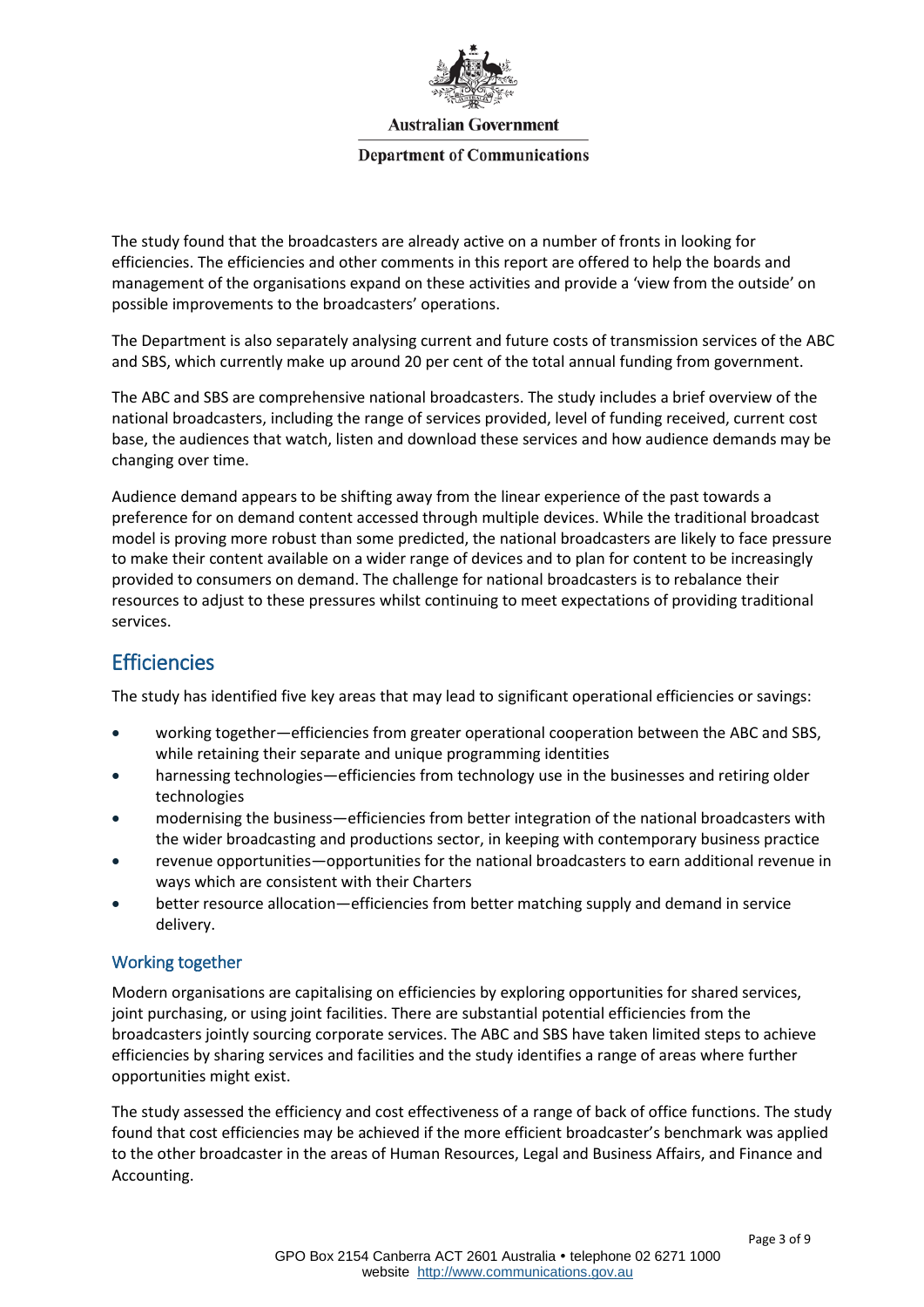

#### **Department of Communications**

The study estimated the ABC may achieve potential savings from outsourcing its payroll and rostering process using a model similar to that adopted by SBS. Similarly, by comparing the output of the Audience and Consumer Affairs functions (which respond to public enquiries) for each broadcaster, the study identified that SBS may achieve efficiencies. The study understands SBS is already considering reform along these lines. In addition, the study conducted a high level comparative analysis of the cost effectiveness of each broadcaster's Communications, Marketing, Publicity and Promotions divisions which suggested that further efficiencies could be achieved by SBS in this area. The study assessed the efficiency and cost effectiveness of each broadcaster's technology and IT functions. This high level analysis also found efficiencies may be available in each organisation.

These back of office efficiencies would be further enhanced if the broadcasters entered into a shared back office centre arrangement either jointly or with a third party operator for appropriate functions. This could involve the creation of an independent entity, either jointly owned by the ABC and SBS, or with a third party owning a small percentage and operating the company. This approach would enable the broadcasters to capitalise on the expertise of a private sector operator while setting the service standard for performance. The study found that outsourcing functions to a third party operator would achieve additional savings by eliminating duplicate levels of administration and management.

These proposals do not envisage a merger of the national broadcasters, given their very different roles and Charter responsibilities. Joint venture arrangements would also allow for joint decision making, which may be more difficult to ensure in a model where one broadcaster provides back of office services to the other.

Significant savings may be able to be achieved from the broadcasters entering into a joint purchasing arrangement for services. The study identified approximately \$150 million per annum of services eligible for joint purchasing, including telecommunications, travel and content delivery networks. Based on discounts already achieved by the ABC across these activities, the study found that a range of further efficiencies could be achieved.

The potential efficiencies from integrating the back of office functions of the two broadcasters would be further enhanced by co-locating the ABC and SBS in Sydney and Melbourne. The study undertook a high level analysis of potential cost efficiencies that could be achieved if SBS co-located its operations with the ABC in Sydney. While some significant and challenging changes to operational and cultural practices would need to be made, the flow-on effects would be substantial and co-location is worthy of in-depth analysis by the broadcasters.

The co-location of ABC and SBS in Sydney and Melbourne would deliver valuable flow-on benefits such as removing the need for a significant capital investment for a new or upgraded SBS facility in Sydney. A co-location model would assume the ABC and SBS continue to remain separate, distinct entities and a service level agreement or a similar agreement between the ABC and SBS would be needed to ensure appropriate access to joint facilities for both broadcasters.

#### Harnessing technology

The ABC and SBS have made significant investment in and use of new technology in their online services and have often been leaders in their catch up services. It may now be possible for the ABC and SBS to use digital technology and resources more efficiently through collaborative or outsourcing arrangements. Both broadcasters have also begun to invest in digital production capability.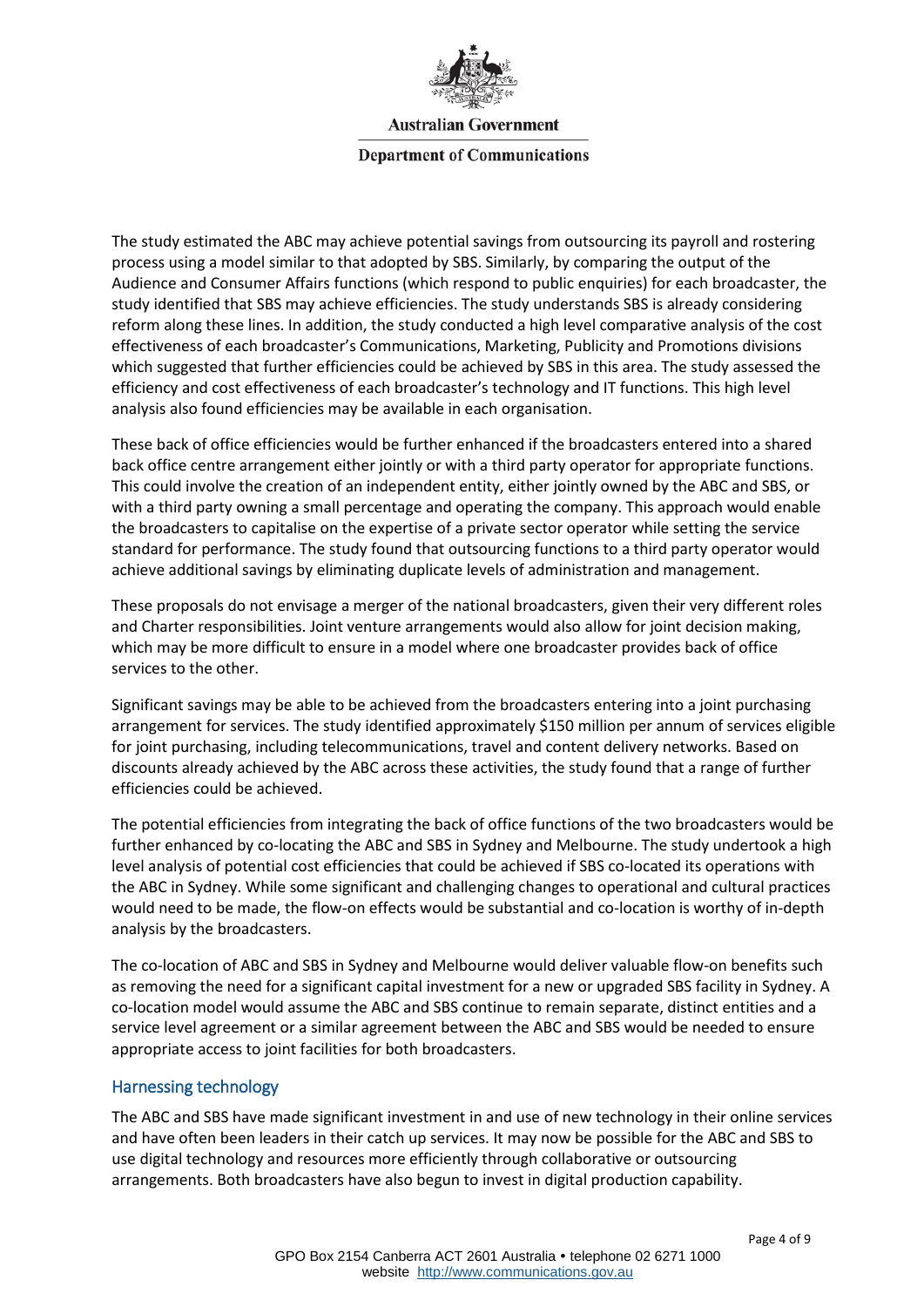

**Department of Communications** 

The study found that the ABC may be able to achieve savings though centralising its digital services department and infrastructure into one Division over time. The ABC could also benefit by adopting an automated self-help system for providing transmission advice to the public, consistent with the approach being adopted by SBS.

Both ABC and SBS offer content online through their standard definition catch up services. Given audience demand, continued growth in these services is inevitable, with the broadcasters facing associated increases in content delivery costs. The study explored initiatives which could provide revenue opportunities for the broadcasters to offset the growing cost of delivering online catch up services. For example, it is open to the ABC and SBS to direct viewers to a pay per view service at the conclusion of the period during which their catch up services are available for free on their websites. The ABC and SBS could also direct viewers to a pay per view service should viewers wish to see these programs in high definition or access archival material. Consistent with the collaborative approach used in the development of FreeviewPlus, the ABC and SBS could also explore the feasibility of forming either a joint venture or entering into a partnership with other free-to-air broadcasters to develop an industrywide digital platform for providing catch up services.

The Government has yet to form a view on the roll out of digital radio beyond metropolitan areas. The ABC and SBS provide their digital terrestrial radio services under a joint venture company through a long term supply arrangement with Broadcast Australia. Digital radio is a supplementary service that operates alongside AM and FM radio and the vast majority of ABC and SBS digital radio content is duplicated in analog radio, online, on mobile apps or on digital television. Subject to wider government policy considerations, and contractual obligations, the study notes that significant savings over time could be realised if digital terrestrial radio services were no longer provided, with online and mobile alternatives maintained.

The ABC and SBS could achieve a significant saving if they no longer bought satellite capacity to provide their services on Foxtel. ABC and SBS TV and radio services, as well as commercial free-to-air services, are all retransmitted free-to-air on the Viewer Access Satellite Television (VAST) satellite service, which covers virtually 100% of the population. As a result of the VAST service, and the broadcasters' extensive terrestrial networks, online and mobile platforms, there may no longer be a need for ABC and SBS to pay for their services to be rebroadcast on Foxtel, if it does not impact significantly on audiences.

The continued use of older technology in some areas may hamper the national broadcasters' efficiency due to sub-optimal work practices. The study asked the broadcasters to suggest capital projects that would reduce ongoing operating costs. The ABC suggested centralising its eight Radio Master Control Room (MCR) operations into one integrated operations facility. The ABC also advised it has been incrementally migrating to file based production technologies since 2007. While the incremental approach has achieved efficiencies, it has resulted in some file based process 'islands'. Completing the move to tapeless TV and other associated projects, which will ingest media once to be used many times, could realise further efficiencies.

That said, the study observed that some long-standing technologies will still need to be fully supported, such as AM radio which continues to be efficient and highly valued, particularly in its use by the ABC in regional and rural Australia in times of emergency.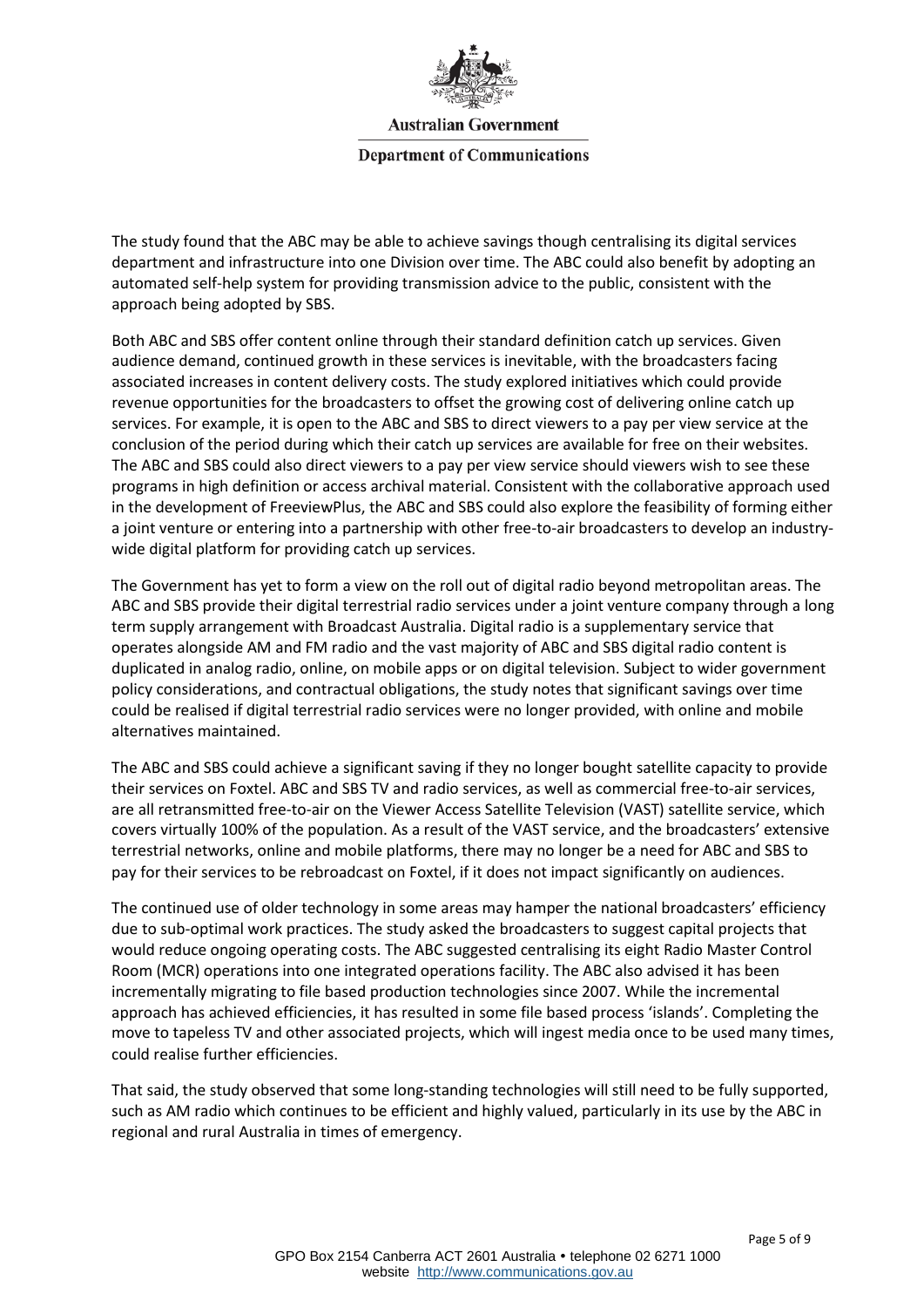

#### **Department of Communications**

#### Modernising the business

The study explored the potential for the national broadcasters to more fully integrate their activities with other broadcasting and production businesses, more in line with contemporary business practice in the industry. When the ABC was established there were no studios, electronics suppliers or independent producers and the ABC largely had to create these facilities itself. This has led to a 'build and own' culture which is still evident today. The expansion of private facilities and services means the national broadcasters are now in a position where purchasing production facilities and services from private sources, as required, may be more economical.

The ABC has TV production studios in Sydney, Melbourne, Adelaide and Perth. The study focussed on production in Melbourne as a test case for outsourcing TV production nationally. The study estimated the cost of operational labour and facilities hire to produce the total commissioned and planned TV production demand for the 2013-14 financial year using commercial rate cards. The analysis found that the additional operational expenditure incurred by using external resource providers for labour and facilities could be offset from the reduction of ABC Resources and Technical Services functions in Victoria. As well as providing significant flexibility in its TV production operations, there may be scope for the ABC to rethink the inclusion of two large TV studios in the Melbourne Accommodation Project, on which construction has just commenced. The ABC could use its existing capital and proceeds from the sale of its Elsternwick properties to build or finance office accommodation at Southbank without production capability. The loan from the Commonwealth of \$90 million may not be needed.

SBS is currently undertaking a competitive process to outsource its presentation, playout and monitoring services. The ABC already achieved efficiencies from outsourcing similar functions to Media Hub in 2010–11, which suggests that efficiencies would be available to SBS from this activity.

By the end of 2014 the ABC expects to have a fleet of six outside broadcast (OB) vans (Adelaide, Brisbane, Darwin, Melbourne, Sydney and Perth). The ABC's ownership of OB vans is in contrast to commercial networks which have long term contracts for the supply of these services with external suppliers of OB equipment. The study estimates that the ABC could achieve modest savings if it outsourced its use of OB vans. The sale of the six OB vans could also provide some additional financial returns or enable the ABC to negotiate substantial rate card discounts.

The ABC leases a helicopter in Sydney and owns a helicopter in Melbourne. If the ABC decided to terminate its pilotage and operations contract, savings could be transferred to the purchase of helicopter footage. A one-off saving may also be possible if the Melbourne helicopter were sold at its current book value. The ABC also currently owns a facility with a substantial book value at Lanceley Place, Sydney, which is used for storage of its OB van and several trucks, as well as a soundstage, costume hire facilities, field operations, and audio post production. In addition, the ABC's Sydney based helicopter is stationed here. Should the ABC outsource its OB vans and Sydney helicopter services and relocate the remaining functions, Lanceley Place could be sold achieving a significant capital saving.

The ABC occupies many other properties across Australia in metropolitan and regional areas, and has a substantial facilities management function. Based on informal approaches to the facilities management market the study estimates that savings can be achieved by outsourcing this function.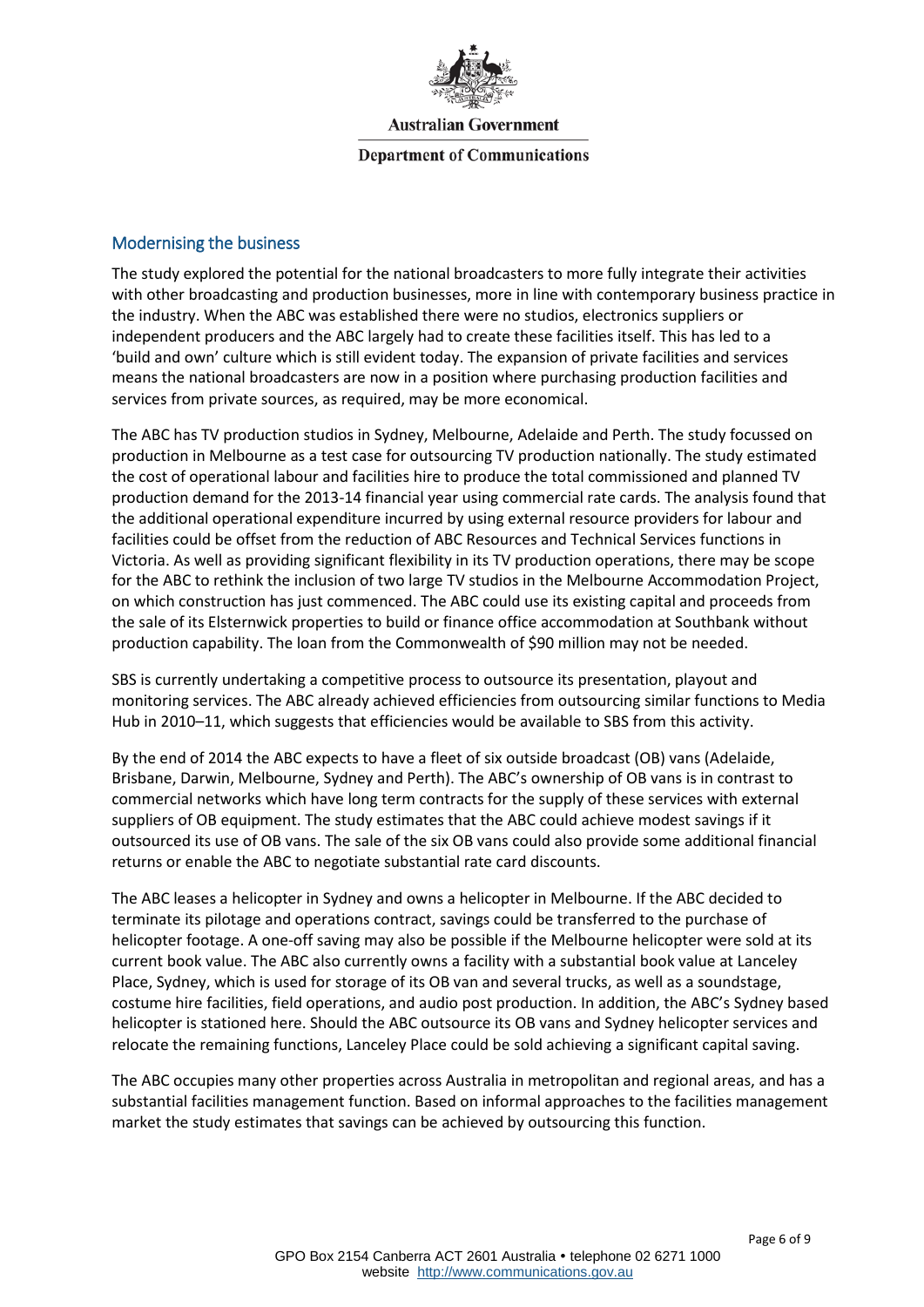

#### **Department of Communications**

Most modern organisations are focussed on increasing the variability of their expenditure to ensure their cost bases are able to adjust to changing economic conditions. This 'variabilising' of the cost base provides greater levels of fiscal efficiency even without specific cost reductions by providing the organisation with capability to manage its activities with less risk across both the short and longer terms. A number of the efficiencies noted above would assist in achieving this objective.

### Revenue opportunities

Consistent with the study's approach to defining efficiencies, opportunities for the national broadcasters to earn additional revenue in ways which are consistent with their Charters have been explored.

The *Special Broadcasting Services Act 1991* (SBS Act) restricts advertising on the SBS to no more than five minutes in any hour of broadcasting before or after programs or during natural program breaks.<sup>[1](#page-6-0)</sup> The SBS earned around \$50 million from TV advertising in 2012–13, which is significantly less than a commercial broadcaster with equivalent audience share would receive. Options could be explored to allow SBS to earn a higher level of revenue. These options are likely to be strongly opposed by commercial broadcasters if they increase the number of minutes of advertising allowed, as well as by sectors of the public.

The study also investigated the sale and lease back of ABC and SBS offices, using Sydney as a model. The financial analysis revealed that no cost efficiencies would be achieved. However, the study identified that the ABC currently occupies office properties in Brisbane, Adelaide and Perth that have a relatively low level of utilisation. The study assessed property information relating to these locations and found that although a refurbishment cost would be incurred in the short term, there is an opportunity to raise revenue over the longer term from rental of this underutilised space.

## Better resource allocation

The study identified a range of areas where the broadcasters may be able to achieve efficiencies by modifying the way they deliver services or reducing the resources allocated in a particular service in line with changes in demand. For example, the ABC could abolish State and Territory Directors and absorb their functions within other positions in ABC management. The ABC could achieve modest efficiencies if it centralised its switchboard operations to Sydney and (for evening operations) Perth. The ABC could also achieve savings in its Communications Network department in line with reduced workloads as digital switchover and restack activities come to an end.

The terms of reference for this study include international broadcasting. Responsibility for the Australia Network (AN) service lies with the Department of Foreign Affairs and Trade (DFAT). The study therefore limited its consideration to the future of the Radio Australia shortwave radio service. Noting shortwave is a largely superseded technology, discontinuing this service would release resources for other purposes. If shortwave was discontinued, Radio Australia would continue to be broadcast in target countries through existing or equivalent FM retransmission. DFAT has advised that shortwave delivery of Radio Australia provides the only current source of the service in some sensitive areas in Vanuatu,

<span id="page-6-0"></span> <sup>1</sup> *Special Broadcasting Service Act 1991*, subsections 45(1) and (2).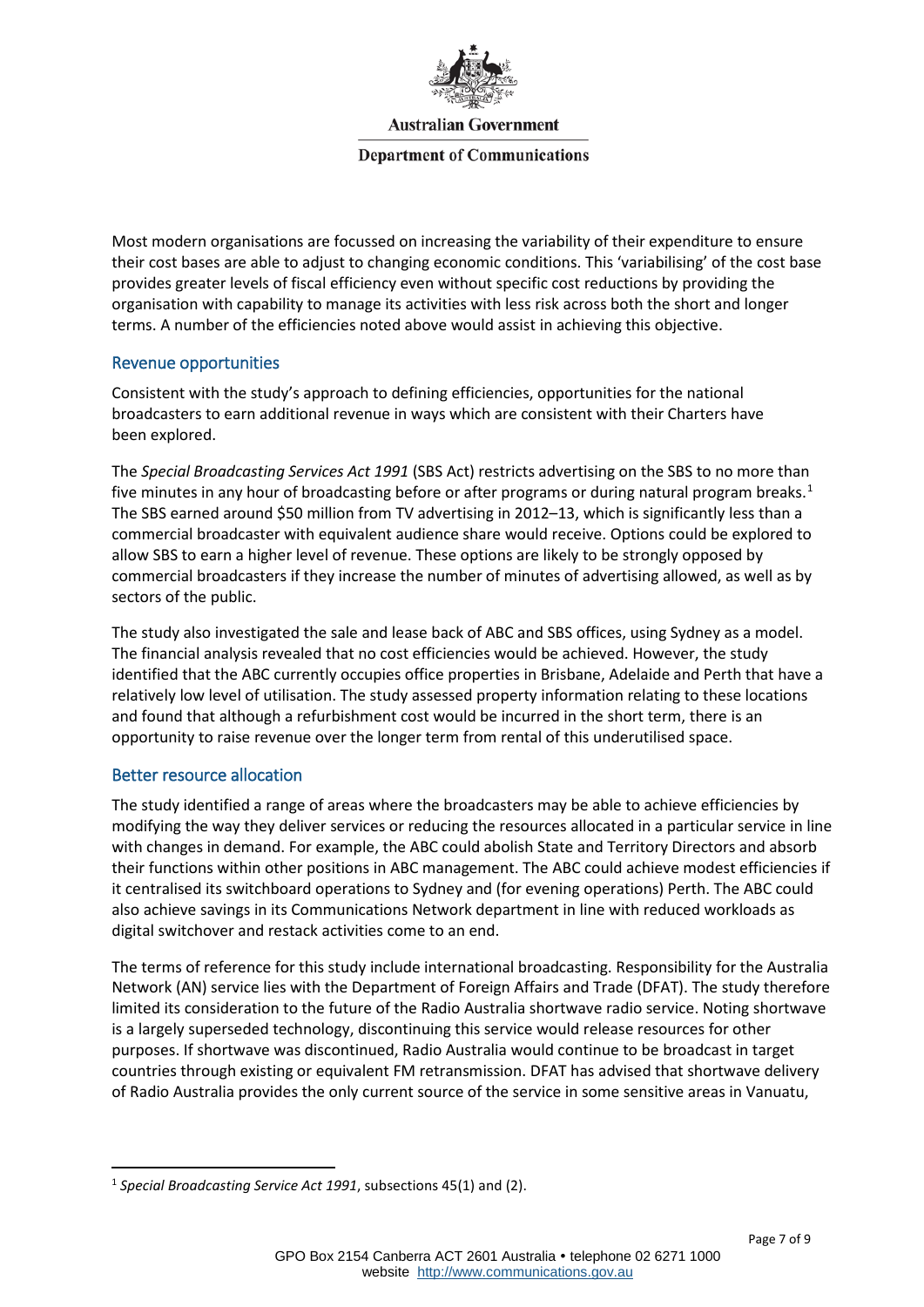

**Department of Communications** 

Solomon Islands and Papua New Guinea; it supports a review of more cost effective alternatives for delivery of Radio Australia but considers that access to the service in these areas should be maintained.

The study supports the ABC's current project to devolve ABC Resources (which provides technical and production support) into the TV and News and Current Affairs Divisions, called 'Vertical Integration'. The project is intended to provide the content divisions with greater control over their technical and production resources. The study estimates there are likely to be efficiencies achieved from the implementation of the Vertical Integration project or by benchmarking against equivalent production divisions.

The study notes that the provision of retail services is not, on the face of it, a core responsibility of a national broadcaster. Despite this, retail activities are embedded in the national broadcasters, particularly the ABC, and have the benefit of providing a further outlet for valuable content and for the 'brand'. The study endorses the ABC's actions to reduce its losses in this area and notes that these existing measures are likely to achieve savings in the short and longer terms. Technology trends clearly suggest that over time investments in 'bricks and mortar' shopfronts should continue to be shifted more towards online distribution methods.

# Financial management and governance

The study found that each broadcaster has established robust governance structures that are fit for purpose. However, there are improvements that could be made to enable them to operate more efficiently on an ongoing basis. These approaches are considered to be in line with good business practice.

SBS has recently revised its planning and budgeting process to integrate setting strategic directions with identification of efficiencies, setting annual budgets and operational planning. A similar approach by the ABC would better enable it to identify efficiencies on an ongoing basis and address concerns regarding the high fixed component of its budget. Each organisation would also benefit from considering the degree to which fiscal responsibility ranks in their organisational priorities, for example, ensuring a corporate structure with a stand-alone Chief Financial Officer (CFO) at the senior executive level. There may also be merit in considering how financial efficiency is measured in terms of staff performance management systems.

Interpreting Charter obligations and turning them into business plans with appropriate performance indicators is an ongoing challenge for the broadcasters as the generality of the Charters mean that many activities can fall within their scope. The study found that the ABC and SBS do not appear to have in place a clear, consistent and transparent 'whole of organisation' methodology to decide how initiatives relate to their Charters. As a result decisions to change programming or service delivery and the reasons behind them may lack transparency for staff, the Government, and the Australian public.

The lack of a clear evidence-based and published methodology for aligning functions with Charters appears to make it difficult for the broadcasters to decide what their priorities are when allocating resources between alternative competing activities or when to cease or replace an activity. In these circumstances, budgets may become locked to historic divisions of activity within the organisations.